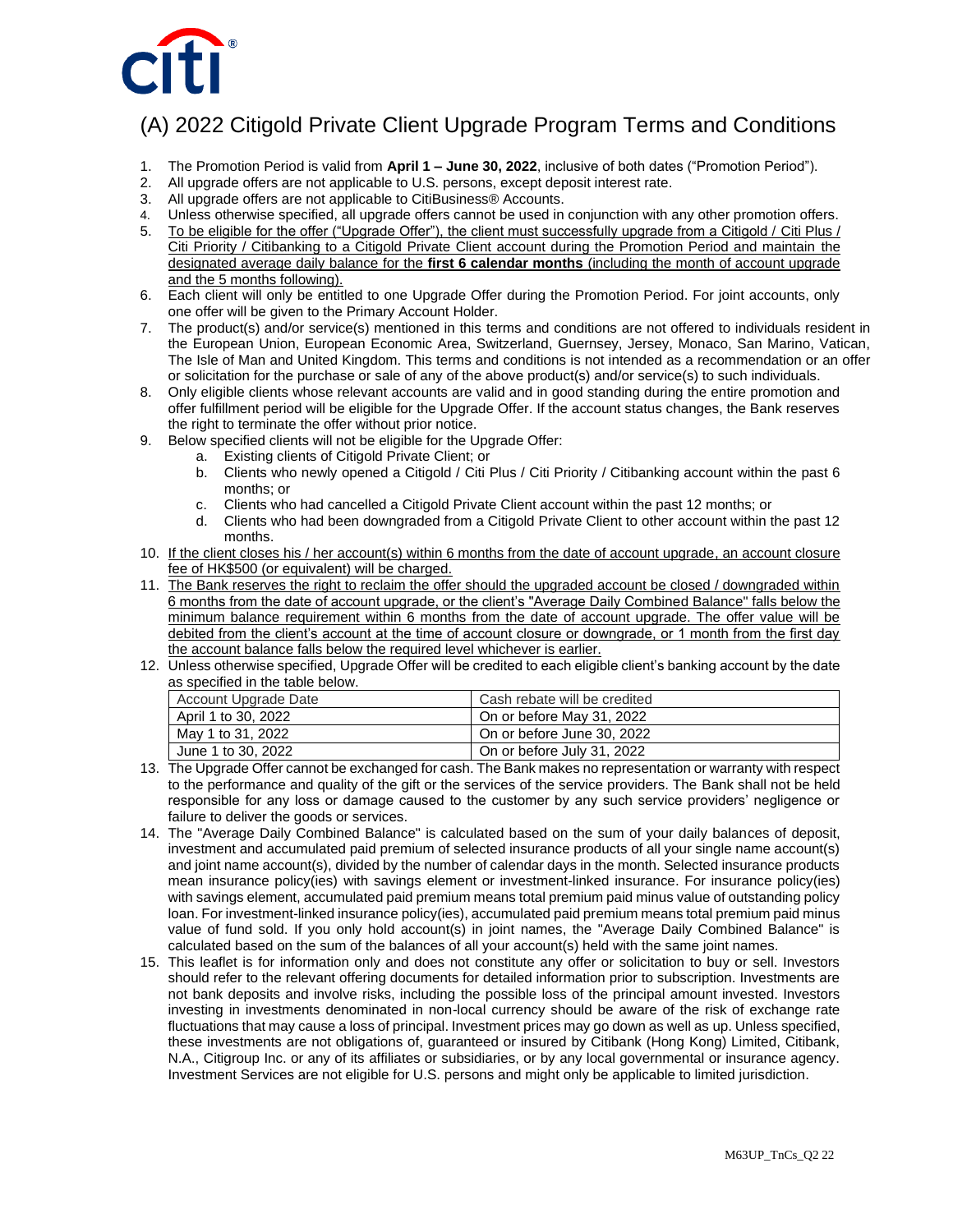

- 16. Unless otherwise specified, insurance products are not bank deposits or obligations of, or guaranteed or insured by Citibank (Hong Kong) Limited, Citibank, N.A., Citigroup Inc. or any of their affiliates or subsidiaries, or any local governmental agency.
- 17. The Bank reserves the right to amend the Terms and Conditions from time to time and is entitled at any time without any liability in any manner whatsoever to alter the program without prior notice. Should there be any dispute, the Bank's decision will be final.
- 18. The English version of these Terms and Conditions shall prevail wherever there is a discrepancy between the English and the Chinese versions.

# (B) Portfolio 360 trial offer Terms and Conditions

- 1. The Promotion Period is valid from **April 1 – June 30, 2022**, inclusive of both dates ("Promotion Period").
- 2. Portfolio 360 trial offer are not applicable to U.S. persons, except deposit interest rate.
- 3. Portfolio 360 trial offer not applicable to CitiBusiness® Accounts.
- 4. Unless otherwise specified, Portfolio 360 trial offer cannot be used in conjunction with any other promotion offers.
- 5. To be eligible for the Portfolio 360 trial offer ("Trial Offer"), the client must (i) reserve the review appointment in advance; and (ii) present the original copy of invitation letter at designated Citigold Private Client Center or receive invitation by the Bank via Facebook during the Promotion Period; and (iii) complete Portfolio 360 review once; iv) must be eligible for the Upgrade Offer as stated in Section A clause 4 above and v) sign the agreement form.
- 6. Each client will only be entitled to one Upgrade Offer and/or Trial Offer during the Promotion Period. For joint accounts, only one offer will be given to the Primary Account Holder.
- 7. Only eligible clients whose relevant accounts are valid and in good standing during the entire promotion and offer fulfillment period will be eligible for Trial Offer. If the account status changes, the Bank reserves the right to terminate the offer without prior notice.
- 8. Below specified clients will not be eligible for the Trial Offer:
	- a. Existing clients of Citigold Private Client; or
		- b. Clients who newly opened a Citigold / Citi Plus / Citi Priority / Citibanking account within the past 6 months; or
		- c. Clients who had cancelled a Citigold Private Client account within the past 12 months; or
		- d. Clients who had been downgraded from a Citigold Private Client to other account within the past 12 months.
- 9. Trial Offer is HK\$1,000 cash rebate. It will be credited to each eligible client's banking account within 2 weeks upon portfolio review completion and successfully upgrade to Citigold Private Client (whichever is later).
- 10. The Bank reserves the right to amend the Terms and Conditions from time to time and is entitled at any time without any liability in any manner whatsoever to alter the program without prior notice. Should there be any dispute, the Bank's decision will be final.
- 11. The English version of these Terms and Conditions shall prevail wherever there is a discrepancy between the English and the Chinese versions.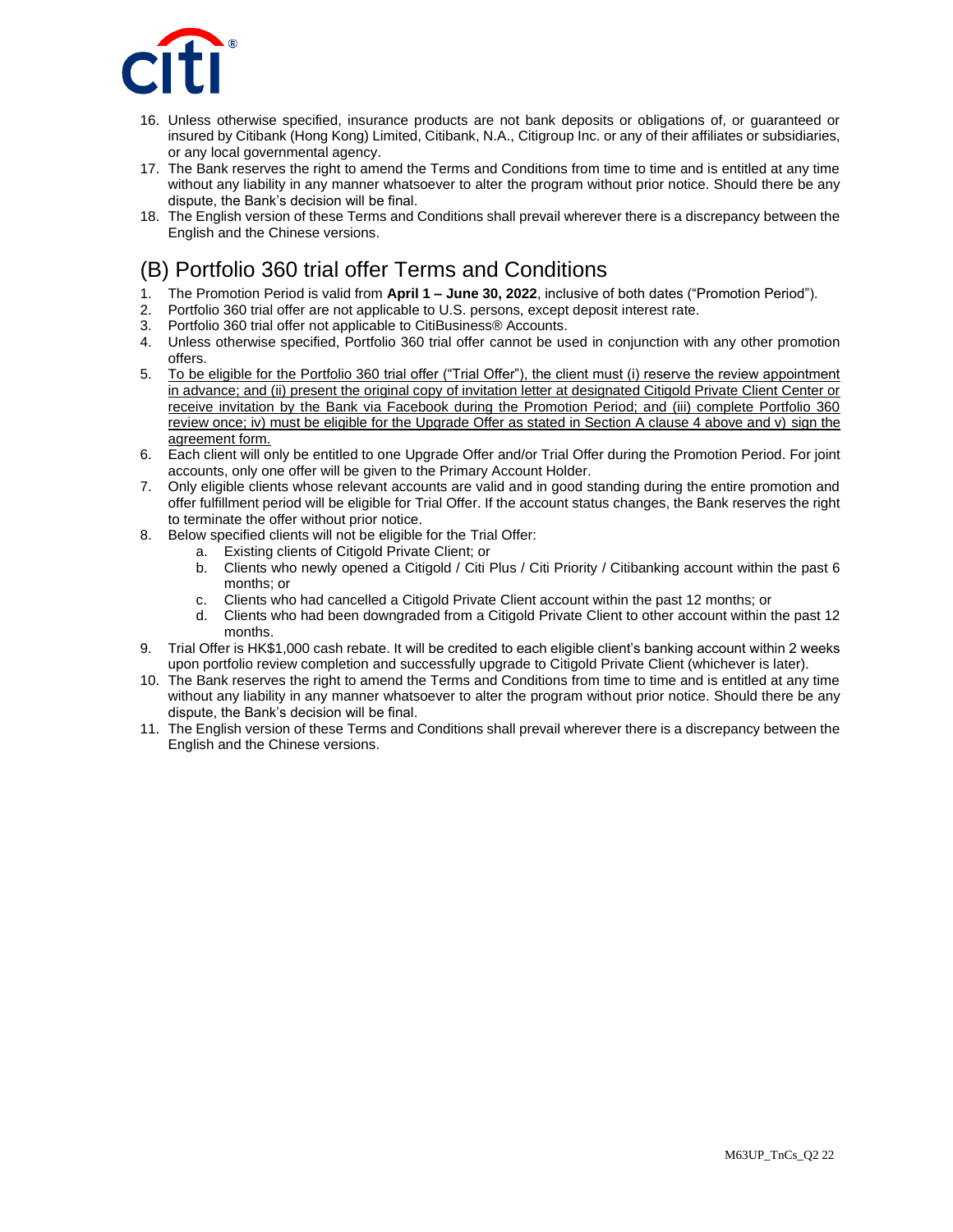

### 2022 Citigold Upgrade Program Terms and Conditions

#### **(A) General Terms and Conditions:**

- 1) The Promotion Period is valid from **April 1, 2022 to June 30, 2022**, inclusive of both dates ("Promotion Period").
- 2) The upgrade offer (the "Offer") is not applicable for U.S. persons and/or CitiBusiness® Accounts.
- 3) Unless otherwise specified, the Offer is not eligible for overseas clients (with an overseas correspondence address).
- 4) Each client will only be entitled to the Offer once during the Promotion Period. For joint accounts, the Offer will only be given to the Primary Account Holder.
- 5) The product(s) and/or service(s) mentioned in this terms and conditions are not offered to individuals resident in the European Union, European Economic Area, Switzerland, Guernsey, Jersey, Monaco, San Marino, Vatican, The Isle of Man and United Kingdom. This terms and conditions is not intended as a recommendation or an offer or solicitation for the purchase or sale of any of the above product(s) and/or service(s) to such individuals.
- 6) Cash Rebate will be credited to an eligible client's account within 5 months from the date of account upgrade and upon new funds deposit (if applicable).
- 7) Citibank (Hong Kong) Limited and/or Citibank, N.A. (Citibank, N.A. organized under the laws of U.S.A. with limited liability) (the "Bank") reserves the right to reclaim the gift should the upgraded account be closed / downgraded within 6 months from the date of account upgrade / the designated Average Daily Combined Balance (as defined in clause 9 in this Section A below) falls below the minimum balance requirement. The gift value will be debited from the client's account at the time of account closure or downgrade, or 1 month from the first day the account balance falls below the required level whichever is earlier.
- 8) If the client closes his / her account(s) within 6 months from the date of account upgrade, an account closure fee of HK\$500 (or equivalent) will be charged.
- 9) New Funds are defined as the incremental new-to-bank funds after 1 month of upgrade when compared to the Average Daily Combined Balance of the previous month end, including cash, checks/cashier's orders, local inter-bank fund transfers through the FPS network and CHATS (Clearing House Automated Transfer System), telegraphic transfers from other banks, transfer-in Mutual Funds / Bonds / Securities (Hong Kong, US or A shares via Hong Kong Shanghai Connect). Only Mutual Funds/ Bonds offered by Citibank (Hong Kong) Limited, Citibank, N.A., Citigroup Inc. will be accepted for transfer-in. The transfer-in process may take at least 2 to 3 months. New Funds exclude renewal or rollover of existing time deposits, transfers of funds from any account within the Bank or any currency converted from Premium Accounts upon maturity.

#### Example:

Clients upgrade in January 2022

Formulation of New Funds: New Funds = Average Daily Combined Balance of February 28, 2022 minus Average Daily Combined Balance of December 31, 2021

- 10) The "Average Daily Combined Balance" is calculated based on the sum of your daily balances of deposit, investment and accumulated paid premium of selected insurance products of all your single name account(s) and joint name account(s), divided by the number of calendar days in the month. Selected insurance products mean insurance policy(ies) with savings element or investment-linked insurance. For insurance policy(ies) with savings element, accumulated paid premium means total premium paid minus value of outstanding policy loan. For investment-linked insurance policy(ies), accumulated paid premium means total premium paid minus value of fund sold.
- 11) The Bank reserves the right to amend these Terms and Conditions without prior notice. All matters and disputes will be subject to the final decision of the Bank.
- 12) Unless otherwise specified, the Offer cannot be used in conjunction with any other promotion offers.
- 13) The English version of these Terms and Conditions shall prevail wherever there is a discrepancy between the English and the Chinese versions.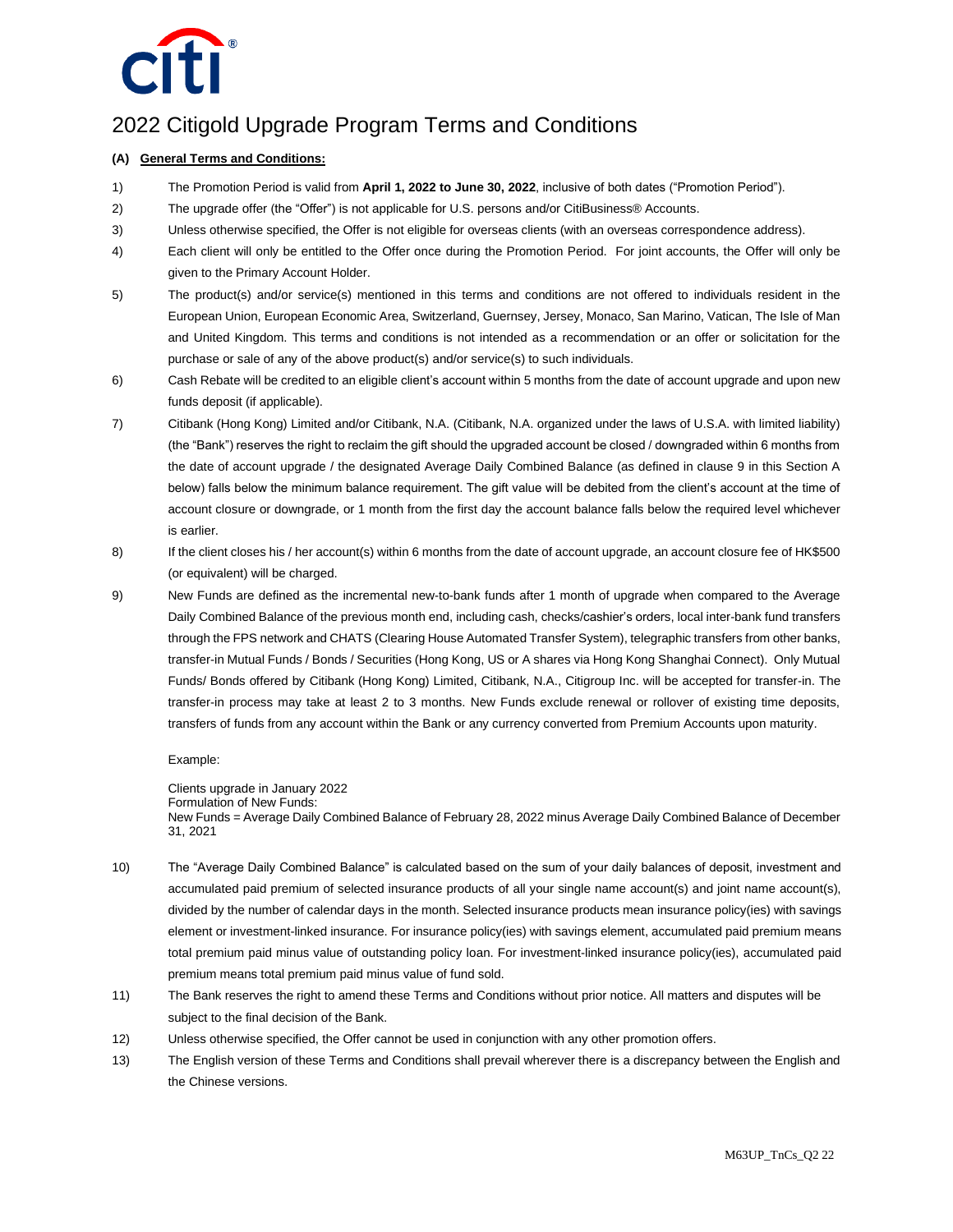

14) These terms and conditions shall be governed in accordance with the laws of the Hong Kong SAR and the Clients irrevocably submit to the non-exclusive jurisdiction of the competent court of the Hong Kong SAR.

#### **(B) Terms and Conditions for Citigold Upgrade Offer:**

- 1) To be eligible for the Citigold Basic Upgrade Offer of HK\$800 cash rebate, the client must fulfill all the requirements as set below,
	- (i) successfully upgrade from a Citi Plus / Citi Priority / Citibanking to a Citigold account during the Promotion Period; and
	- (ii) maintain an Average Daily Combined Balance (as defined in clause 9 of Section A above) in the amount of HK\$1,500,000 or above for the first 3 calendar months till the month end from the date of account upgrade; and
	- (iii) participate in an appointment with Relationship Manager at a branch or via channels including but not limited to the following - phone call, "Citi Live Chat" or other available channels as the Bank may provide from time to time; and
	- (iv) sign the fund maintenance agreement in person at a branch or agree with the relevant Terms and Conditions via other channels as stated in clause 1 (iii) of Section B above (as the case maybe).
- 2) To be eligible for the Citigold Upgrade with New Fund Offer below, the client must fulfill all the requirements as set below,
	- (i) successfully upgrade from a Citi Plus / Citi Priority / Citibanking to a Citigold account during the Promotion Period; and
	- (ii) maintain specific Average Daily Combined Balance (refer to the table below) for the first 3 calendar months till the end month from the date of account upgrade (including specific amount of new funds as stated in Section B clause 2(iv) below); and
	- (iii) participate in an appointment with Relationship Manager at a branch or via channels including but not limited to the following - phone call, "Citi Live Chat" or other available channels as the Bank may provide from time to time; and
	- (iv) deposit specific amount of new funds within 1 calendar month from the date of account upgrade (refer to the table below); and
	- (v) sign the fund maintenance agreement in person at a branch or agree with the relevant Terms and Conditions via other channels as stated in clause 2 (iii) of Section B above (as the case maybe).

| Citigold Upgrade with New Funds Offer*                                                                                                                   | Upgrade Reward Entitled |  |
|----------------------------------------------------------------------------------------------------------------------------------------------------------|-------------------------|--|
| Deposit new funds of HK\$2,500,000 or above; and                                                                                                         |                         |  |
| Maintain Average Daily Combined Balance of HK\$3,000,000 or above for the<br>first 3 calendar months till the month end from the date of account upgrade | HK\$ 6,000 Cash Rebate  |  |
| Deposit new funds of HK\$1,500,000 or above; and                                                                                                         |                         |  |
| Maintain Average Daily Combined Balance of HK\$2,500,000 or above for the<br>first 3 calendar months till the month end from the date of account upgrade | HK\$4,000 Cash Rebate   |  |
| Deposit new funds of HK\$1,000,000 or above; and                                                                                                         |                         |  |
| Maintain Average Daily Combined Balance of HK\$2,000,000 or above for the                                                                                | HK\$3,000 Cash Rebate   |  |
| first 3 calendar months till the month end from the date of account upgrade                                                                              |                         |  |

\* This Upgrade with New Funds offer has already included HK\$800 cash rebate of the Basic Upgrade Offer. For example:

| Account Upgrade Date                                                    | : January 2, 2022                   |
|-------------------------------------------------------------------------|-------------------------------------|
| New Funds Deposit Deadline                                              | February 1, 2022:                   |
| Average Daily Combined Balance (including new funds) Maintenance Period | : January 2, 2022 to March 31, 2022 |

- 3) If the client is an existing client of Citigold Private Client / Citigold within the past 6 months, or newly opened a Citi Plus / Citi Priority / Citibanking account within the past 6 months, the client will not be eligible for the Offer.
- 4) Citigold is exclusive for clients who maintain the Average Daily Combined Balance of HK\$1,500,000 or above, otherwise the Bank reserve the right to convert the client's Citigold account to a Citi Plus or Citi Priority or Citibanking account. Only the client who has been upgraded by invitation from the Bank via direct mail will be entitled to perpetual service fee waiver so long as maintaining Citigold account with the Bank. While other clients will be entitled to the first 12th month service fee waiver. Thereafter, should the Average Daily Combined Balance fall below HK\$1,500,000 for 3 consecutive months, a monthly service fee of HK\$300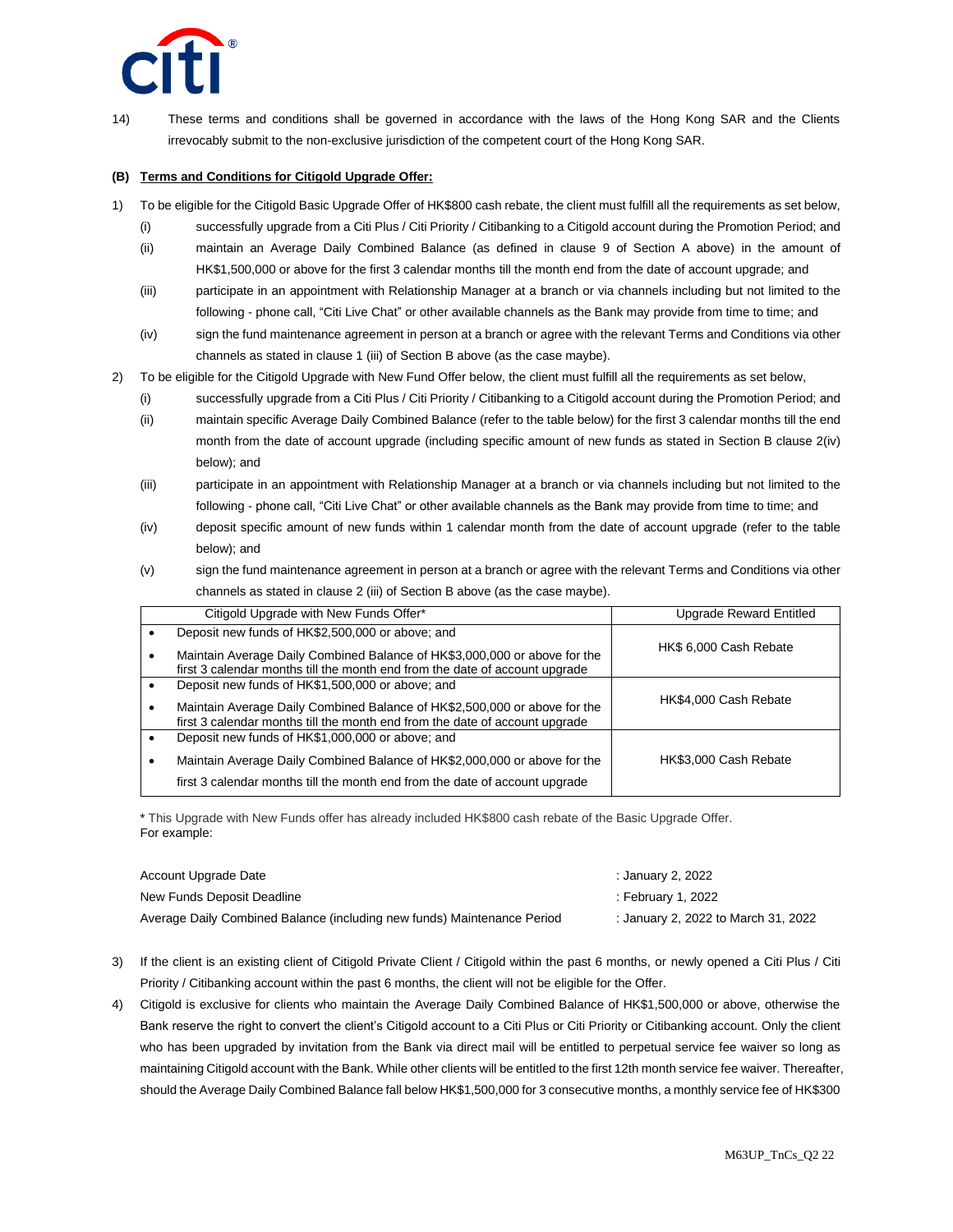

will be charged (the monthly service fee for Offshore Banking clients is HK\$500 or equivalent). For the fees of individual services, please refer to the latest service fee guide.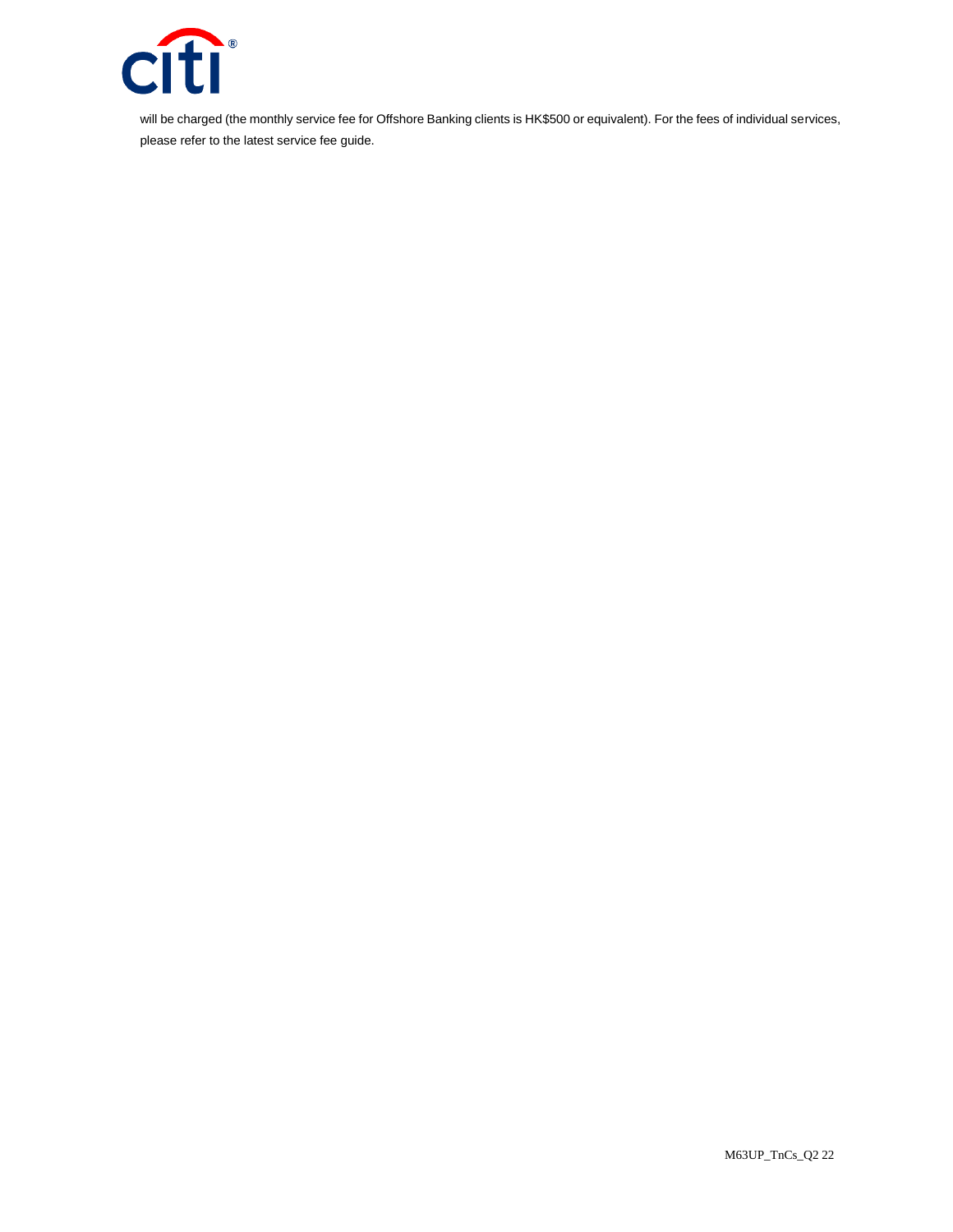

## **(A) 2022** 花旗私人客戶業務 戶口晉升獎賞之條款及細則

- 1. 推廣期由 **2022** 年 **4** 月 **1** 日至 **6** 月 **30** 日,包括首尾兩日 (「推廣期」) 。
- 2. 所有戶口晉升獎賞並不適用於美國人士,存款利息除外。
- 3. 所有戶口晉升獎賞並不適用於 CitiBusiness® 企業戶口。
- 4. 除另有訂明外,此戶口晉升獎賞不可與其他優惠同時使用。
- 5. 如欲享有獎賞(「戶口晉升獎賞」),客戶必須於推廣期內由 Citigold / Citi Plus / Citi Priority / Citibanking 升級為花旗私人客戶業務戶口,及於首 **6** 個月(包括升級當月及其後 5 個月)維持指定 每日平均總結餘。
- 6. 每位客戶只能夠於推廣期內獲享戶口晉升獎賞一份。若賬戶為聯名戶口,只限主要賬戶持有人可獲 享獎賞一份。
- 7. 此條款及細則所提及的產品及/或服務並不適用於居住於歐盟、歐洲經濟區、瑞士、根西、澤西、 摩納哥、聖馬連奴、梵蒂岡、 曼島、 英國 的個人客戶。此條款及細則並不旨在對該類個人客戶構 成任何買賣產品及/或服務的建議、銷售或招攬。
- 8. 合資格客戶之有關賬戶必須在推廣期及獎賞期內有效及保持良好賬戶記錄,方可獲贈戶口晉升獎賞。 本行將會因應客戶之賬戶狀況之改變,保留取消獎賞之權利而毋須預先另行通知。
- 9. 下列客戶均不能享有戶口晉升獎賞:
	- a. 花旗私人客戶業務之現有客戶;或
	- b. 於過去 6 個月內新開立 Citigold / Citi Plus / Citi Priority / Citibanking 戶口之客戶;或
	- c. 於過去 12 個月內曾取消花旗私人客戶業務戶口之客戶;或
	- d. 於過去 12 個月內曾由花旗私人客戶業務客戶轉換為其他戶口之客戶。
- 10. 客戶如於戶口升級日起計 6 個月內取消戶口,會被收取 HK\$500 或等值之戶口取消手續費。
- 11. 客戶如於戶口升級日起計 6 個月內取消戶口、轉換為其他戶口或未能保持「每日平均總結餘」之最 低要求,本行有權追討相等之獎賞金額,並從戶口中扣除,扣除日期為戶口的每日平均結餘少於上 述規定水平後一個月或在客戶取消戶口或轉換為其他戶口之同時,並以較早者為準。
- 12. 除另有訂明外,戶口晉升獎賞將如下表所列日期存入合資格客戶之銀行戶口。

| 戶口晉升日期        | 現金回贈將在以下日期存入  |
|---------------|---------------|
| 2022年4月1日至30日 | 2022年5月30日或以前 |
| 2022年5月1日至31日 | 2022年6月30日或以前 |
| 2022年6月1日至30日 | 2022年7月31日或以前 |

- 13. 戶口晉升獎賞不能被換成現金。本行並不代表禮品供應商,亦不對禮品的品質作擔保。本行並不負 責或保證所換領之禮品或提供機構之服務質素,亦不會對禮品之性能及品質、禮品供應商在提供產 品或服務時之疏忽或失誤,所構成之遺失或損毀而負責。
- 14. 「每日平均總結餘」之計算包括閣下之個人及聯名戶口在過去一個月內的每日存款、投資及指定保 險產品之累積保費總結餘,除以該月份之日數所得之平均數額。指定保險產品指包含有儲蓄成份或 投資相連壽險之保險產品。有儲蓄成份的保險保費總結餘為已繳保費扣除未償付的保單貸款。投資 相連壽險的保險保費總結餘為已繳總保費扣除已賣出之基金總值。若閣下只持有聯名戶口,「每日 平均總結餘」則以閣下在相同名字下之聯名戶口計算。
- 15. 本單張只供參考之用,並不構成任何投資方式之招售。投資者作出任何認購前,應細閱有關說明書。 投資並非銀行存款,且帶有風險,亦可能導致本金的損失。投資者應注意,投資於以非本土貨幣結 算的投資產品將受匯率波動的影響,可能導致本金出現虧損。投資產品價格可升亦可跌。除非特別 聲明,否則一般投資並未獲得花旗銀行(香港)有限公司、花旗銀行、Citigroup Inc. 或其附屬或聯營 公司、任何當地政府或保險機構的負責、保證或承保。投資服務並不適用於美國人仕,亦可能只限 在某些司法管轄區提供。
- 16. 保險產品並非銀行存款,且未獲得花旗銀行(香港)有限公司、花旗銀行、Citigroup Inc.或其附屬或 聯營公司、任何當地政府機構的責任、保證或承保(除特別訂明外)。
- 17. 本行保留隨時以任何形式對所有條款及細則作出改動之權利而事前毋須作出任何通知或負上任何責 任。如對本推廣活動有任何爭議,本行保留一切最終決定權。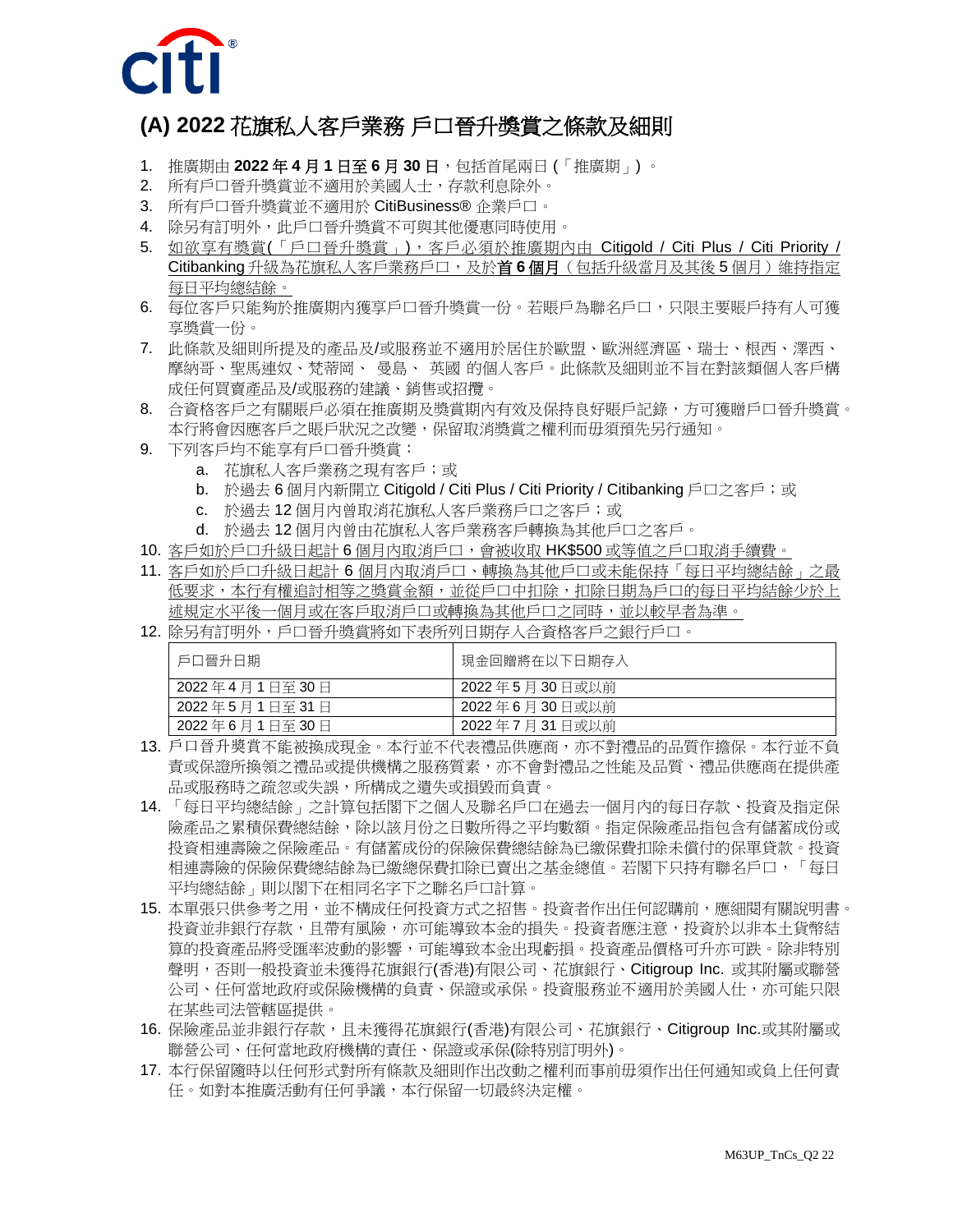

18. 本條款及細則之中英文版本如有差異,一概以英文版本為準。

## **(B)** 財策分析 **360°**試驗獎賞之條款及細則

- 1. 推廣期由 **2022** 年 **4** 月 **1** 日至 **6** 月 **30** 日,包括首尾兩日 (「推廣期」) 。
- 2. 財策分析 360°試驗獎賞(「試驗獎賞」) 並不適用於美國人士,存款利息除外。
- 3. 試驗獎賞並不適用於 CitiBusiness® 企業戶口。
- 4. 除另有訂明外,此試驗獎賞不可與其他優惠同時使用。
- 5. 如欲享有試驗獎賞,客戶必須於(i)預先預約財策分析 360;(ii)推廣期內於指定花旗私人業務中 人出示邀請信正本或接獲本行於 Facebook 發出之邀請;(iii) 完成財策分析 360 一次;(iv) 合資 格獲贈以上部份(A)條款 4 之升級獎賞之要求及(v)於簽署同意書。
- 6. 每位客戶只能夠於推廣期內獲享戶口晉升獎賞及/或試驗獎賞一份。若賬戶為聯名戶口,只限主 要賬戶持有人可獲享獎賞一份。
- 7. 合資格客戶之有關賬戶必須在推廣期及獎賞期內有效及保持良好賬戶記錄,方可獲贈試驗獎賞。 本行將會因應客戶之賬戶狀況之改變,保留取消獎賞之權利而毋須預先另行通知。
- 8. 下列客戶均不能享有試驗獎賞:
	- a. 花旗私人客戶業務之現有客戶;或
	- b. 於過去 6 個月內新開立 Citigold / Citi Plus / Citi Priority / Citibanking 戶口之客戶;或
	- c. 於過去 12 個月內曾取消花旗私人客戶業務戶口之客戶;或
	- d. 於過去 12 個月內曾由花旗私人客戶業務客戶轉換為其他戶口之客戶。
- 9. 試驗獎賞為 HK\$1,000 現金回贈,將於完成財策分析 360°試驗及成功晉升為花旗私人客戶後(較 後者為準)的兩星期內存入合資格客戶之銀行戶口。
- 10. 本行保留隨時以任何形式對所有條款及細則作出改動之權利而事前毋須作出任何通知或負上任 何責任。如對本推廣活動有任何爭議,本行保留一切最終決定權。
- 11. 本條款及細則之中英文版本如有差異,一概以英文版本為準。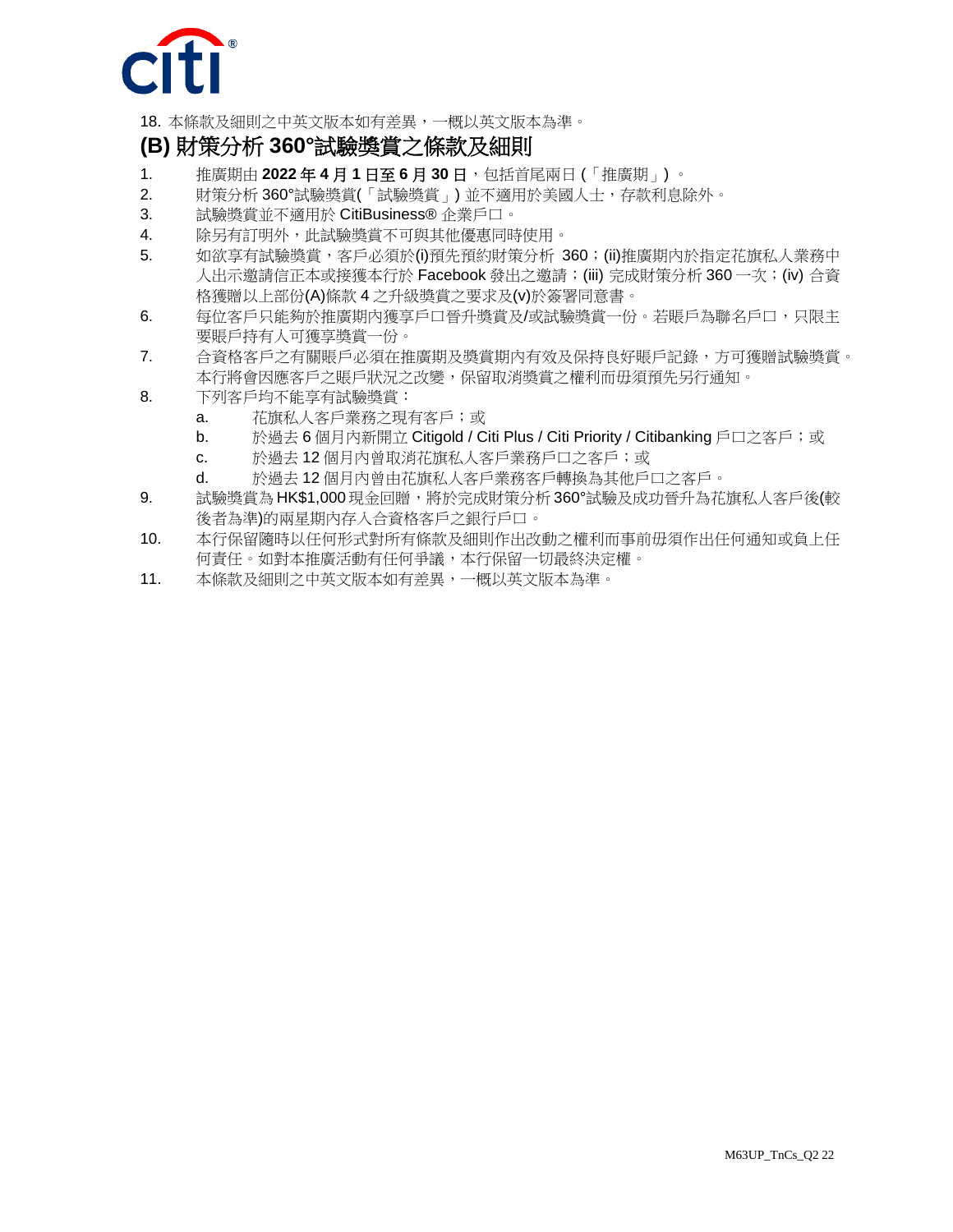

### **2022 Citigold** 戶口晉升獎賞之條款及細則

#### **(**甲**)** 一般條款及細則:

- 1) 推廣期由 **2022** 年 **4** 月 **1** 日至 **6** 月 **30** 日,包括首尾兩日 (「推廣期」)。
- 2) 此獎賞並不適用於美國人士及 CitiBusiness® 企業戶口。
- 3) 除另有訂明外,所有獎賞不適用於海外客戶(以海外通訊住址登記開戶)。
- 4) 於推廣期內,每位客戶只可獲享獎賞一次。若賬戶為聯名戶口,只限主要賬戶持有人獲享獎賞一次。
- 5) 此條款及細則所提及的產品及/或服務並不適用於居住於歐盟、歐洲經濟區、瑞士、根西、澤西、摩納 哥、聖馬連奴、梵蒂岡、 曼島、 英國的個人客戶。此條款及細則並不旨在對該類個人客戶構成任何買 賣產品及/或服務的建議、銷售或招攬。
- 6) 現金回贈將於戶口升級及存入新資金(如適用)後 5 個月內存入合資格客戶之戶口。
- 7) 客戶如於戶口升級日起計 6 個月內取消戶口、轉換為其他戶口、戶口升級後 3 個月內未能保持指定金額的每日平均 總結餘(定義見於下列此甲部份之條款 9) 之最低要求,花旗銀行(香港)有限公司及/或花旗銀行(花旗銀行,依美國 法律成立的有限責任組織)(「本行」)保留權利追討相等於獎賞之金額,並從戶口中扣除,扣除日期為於客戶取消 戶口或轉換為其他戶口時或第一日戶口的每日平均總結餘少於上述規定水平後之第一個月,並以較早者為準。
- 8) 客戶如於戶口升級日起計 6 個月內取消戶口,會被收取 HK\$500 或等值之戶口取消手續費。
- 9) 新資金之定義為比較客戶晉升後之下一個月月尾的每日平均總結餘與晉升前一個月月尾之每日平均總結餘比較所增 加之金額。新資金包括經由其他銀行以現金、支票/本票、通過轉數快網絡及結算所自動轉帳系統進行之本地跨行 轉賬 (經由結算所自動轉賬系統 (CHATS)) 或由其他銀行電匯存入戶口之全新資金 、轉存之基金、債券及股票(港股、 美股、「滬港通」下的 A 股)。只有本行、花旗銀行、Citigroup Inc.所代理之基金及債券方會被接納。轉存過程或需 至少 2-3 個月的時間。新資金不包括在本行續期之定期存款、本行戶口轉賬或於本行「外幣優惠戶口」到期日轉賬 而得的資金。

例如: 於 2022 年 1 月晉升的客戶 新資金計算: 新資金 = 2022 年 2 月 28 日的每日平均總結餘減去 2021 年 12 月 31 日的每日平均總結餘

- 10) 「每日平均總結餘」之計算包括閣下之個人及聯名戶口在過去一個月內的每日存款、投資及指定保險產品之累積保 費總結餘,除以該月份之日數所得之平均數額。指定保險產品指包含有儲蓄成份或投資相連壽險之保險產品。有儲 蓄成份的保險保費總結餘為已繳保費扣除未償付的保單貸款。投資相連壽險的保險保費總結餘為已繳總保費扣除已 賣出之基金總值。
- 11) 本行保留對條款及細則作出改動之權利,事前毋須作出任何通知。如對本推廣活動有任何爭議,本行保留一切最終 決定權。
- 12) 除另有訂明外,此獎賞不可與其他優惠同時使用。
- 13) 本條款及細則之中英文版本如有差異,一概以英文版本為準。
- 14) 此同意書所述的條款及細則須受香港特別行政區的法律所管限。客戶願受香港特別行政區法院專有的司法管轄權所 管轄,不得撤回。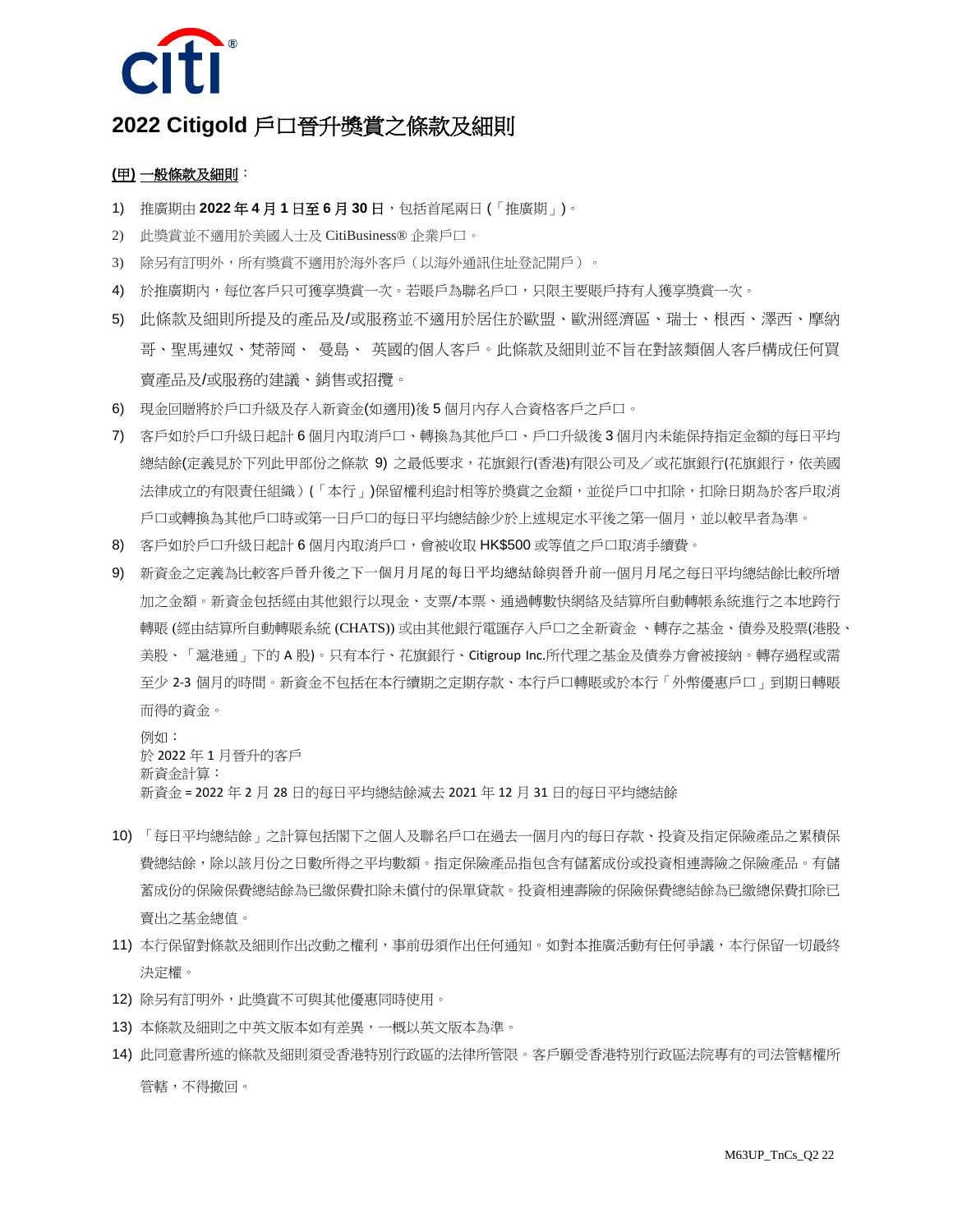

#### **(**乙**) Citigold** 晉升獎賞之條款及細則:

- 1) 客戶必須符合以下所有要求,方可合資格獲贈 HK\$800 現金回贈之 Citigold 基本晉升獎賞:
	- (i) 於推廣期內成功由 Citi Plus / Citi Priority / Citibanking 戶口升級為 Citigold 戶口;及
	- (ii) 於戶口升級日起計首3個月內至月底維持每日平均總結餘(定義見於上列甲部份之條款9) 達HK\$1,500,000 或以上;及
	- (iii) 於分行或於其他途徑,包括並不限於,「Citi Live Chat」, 電話或其他由本行不定期可能提供的途徑與客 戶經理會面 ;及
	- (iv) 透過親身簽署維持款項同意書或於以上部份乙條款 1 (iii)所述的其他途徑表示同意及接受有關條款及細則 的約束 (視乎情況而定)。
- 2) 客戶必須符合以下所有要求,方可合資格獲贈 Citigold 晉升並存入新資金獎賞:
	- (i) 於推廣期內成功由 Citi Plus / Citi Priority / Citibanking 戶口升級為 Citigold 戶口;及
	- (ii) 於戶口升級日起計首 3 個月內至月底維持指定金額的每日平均總結餘(見下表) (包括下列乙部份之條款 2 (iv) 的指定金額之新資金) ;及
	- (iii) 於分行或於其他途徑,包括並不限於,「Citi Live Chat」, 電話或其他由本行不定期可能提供的途徑與客 戶經理會面;及
	- (iv) 於戶口升級日起計之 1 個月內存入指定金額之新資金 (見下表);及 透過親身簽署維持款項同意書或於以上部份乙條款 2 (iii)所述的其他途徑表示同意及接受有關條款及細則 的約束 (視乎情況而定)。

| Citigold 晉升並存入新資金獎賞*                             | 可獲獎當           |
|--------------------------------------------------|----------------|
| 存入新資金 HK\$ 2,500,000 或以上; 及                      |                |
| 戶口升級日起計首3個月內至月底,維持每日平均總結餘達 HK\$3,000,000或<br>以上  | HK\$6,000 現金回贈 |
| 存入新資金 HK\$ 1,500,000 或以上;及                       |                |
| 戶口升級日起計首3個月內至月底,維持每日平均總結餘達 HK\$2,500,000 或<br>以上 | HK\$4,000 現金回贈 |
| 存入新資金 HK\$1,000,000 或以上;及                        |                |
| 戶口升級日起計首3個月內至月底,維持每日平均總結餘達 HK\$2,000,000或<br>以上  | HK\$3,000 現金回贈 |

\*晉升並存入新資金獎賞已包括基本晉升獎賞之HK\$800現金回贈。

例子:

| 戶口升級日             | :2022年1月2日            |
|-------------------|-----------------------|
| 存入新資金限期           | :2022年2月1日            |
| 維持每日平均總結餘(包括新資金)期 | :2022年1月2日至2022年3月31日 |

- 1) 於過去 6 個月內曾為花旗私人客戶業務 / Citigold 之客戶或於過去 6 個月內新開立 Citi Plus / Citi Priority / Citibanking 戶口之客戶均不能享有此獎賞。
- 2) Citigold 客戶必須保持每日平均總結餘達 HK\$1,500,000 或以上,否則本行保留權利將戶口服務由 Citigold 轉為 Citi Plus / Citi Priority 或 Citibanking 服務。收到本行的邀請信被獲邀請參與自動晉升 Citigold 計劃之客戶,只要